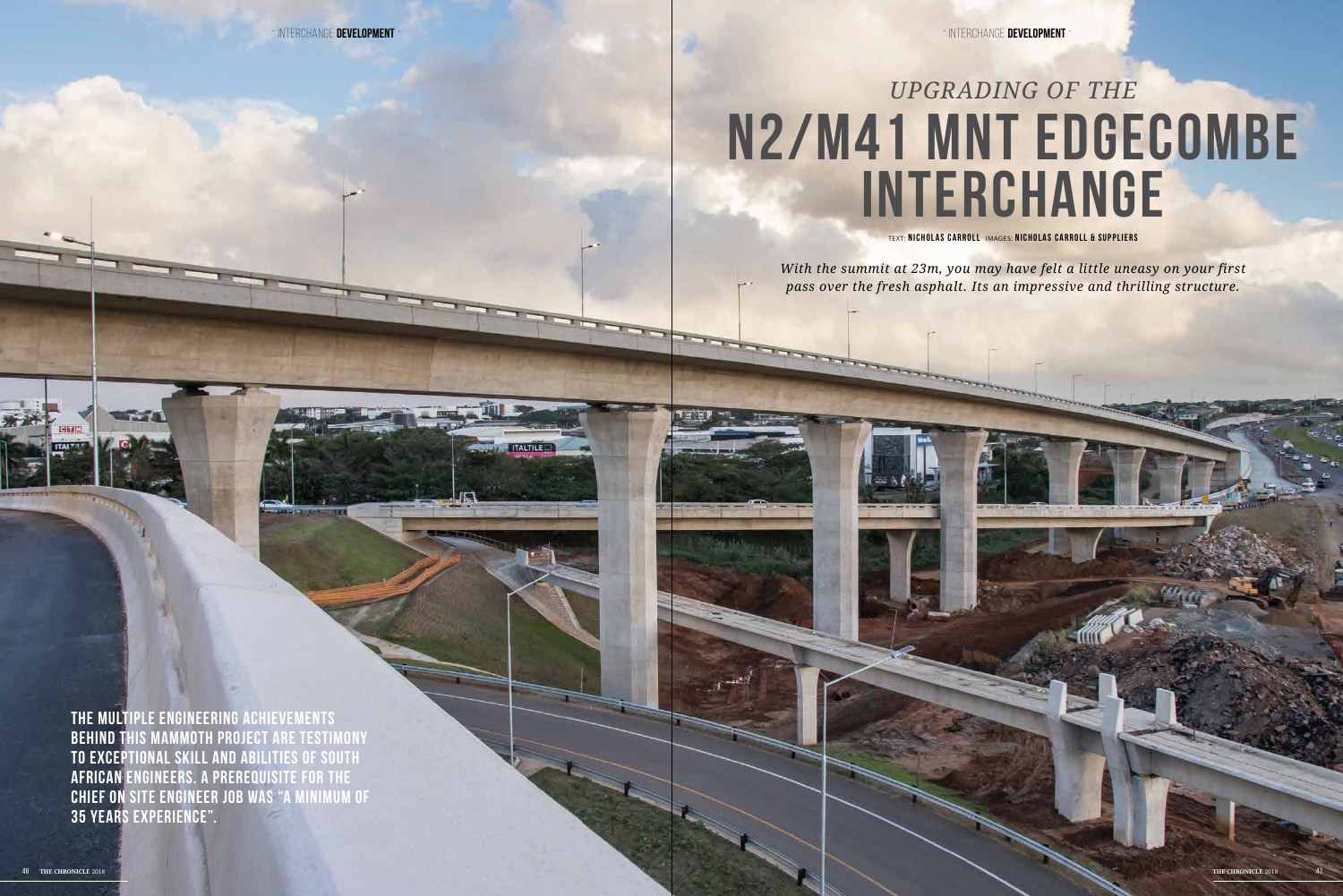Multiple unique procedures were adopted in the construction of this project, presenting a technical challenge, the likes of which South Africa has never seen. Many of these procedures were not new to construction. The uniqueness of their adoption is in the fact that these collective technologies and techniques were used simultaneously for the first time, on the same project.

A defining feature of this project is that it has the longest section of 2 incrementally launched viaducts ever attempted in South Africa. The longest section referred to as B0215 has a deck length of 947 metres, which also makes it the longest incrementally launched bridge in the Southern hemisphere.

B0215 was built from opposite ends, designed to stop a short distance from each other for the final "stitch". The question on everyone's lips: "Are the two ends going to meet in the middle as designed?" The end result was 7mm from the design position on the horizontal (left to right) and 0mm out on the vertical - zero error. Amazing! To give you some idea of what 7mm looks like in reality:





The site office adjacent to the M41 on the Cornubia side has played host to over 1200 visiting students, eager to align themselves with this world class project that has drawn so much attention.

SANRAL commissioned SMEC South Africa to undertake the design and oversee the implementation for the upgrade of the Mount Edgecombe Interchange. The result, a Four Level Full Free Flow Interchange. CMC Di Ravenna South Africa was awarded the construction contract.

## This was certainly no "look what we can do" undertaking on the part of the engineers. The interchange upgrade had to fit in with the surroundings and take future development of the area into account.

Some of the numerous challenges they had to overcome included: physical space available; future developments; road reserve boundaries; congestion; future development and traffic demands; existing storm-water attenuation areas and future access and capacity. The project engaged 80 designers at the high point of the design phase. Not a single road was closed permanently during construction.

The Incrementally Launched Method (ILM) of bridge building was used, so as to create as little disruption to existing road infrastructure. Considering that uMhlanga is one of the fastest developing areas in the country, this was a very forward thinking project. (ILM) is a term used to describe a bridge that is built in sections that are pushed out piece by piece.



## **01**

**Xolani Zulu** Safety Officer for the contractors CMC gazes across the interchange just before rush hour

**the actual size of the 7mm gap**